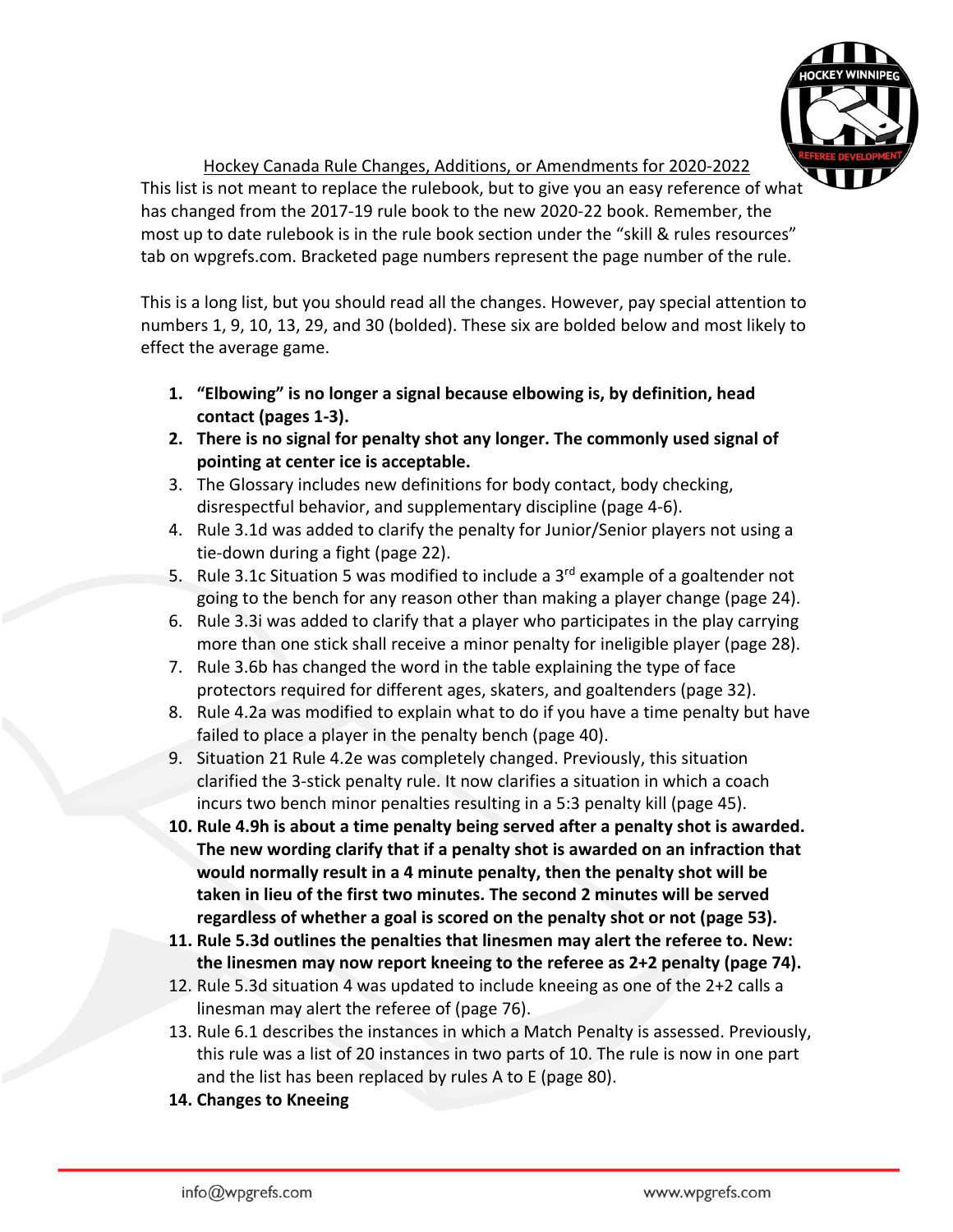- **a. Rule 6.6 is now called "Kneeing" not "Elbowing and Kneeing" as Elbowing by definition is Head Contact; Elbowing no longer exists and should now be penalized with the appropriate Head Contact Penalty (page 85).**
- **b. Rule 6.6a now calls for Kneeing to be penalized by a 2+2 or a 5 + Game Misconduct. Previously, kneeing was a minor or 5 + Game Misconduct. Do not call a minor penalty for kneeing, kneeing is now a 2+2 or greater (page 85).**
- 15. Rule 6.7h added "goaltender" to the rule for clarity (page 86).
- 16. Rule 6.7i was moved to 6.7j. 6.7i now clarifies the penalty for participating in another fight at a stoppage of play (page 86).
- 17. Rule 6.7n was added to state the penalty for a goaltender who leaves the crease during a fight (page 86).
- 18. Rule 7.3a added "based on degree of violence of impact" when describing the different penalties to assess for interference/protecting a goaltender (page 92).
- 19. Rule 7.3a note 3 was added to clarify the meaning of "immediate contact" when considering the legality of a body check related to a player releasing the puck and receiving a check (page 92).
- 20. Rule 7.2f was added to clearly state that interference can result in a Match penalty where the player being interfered is injured (page 94).
- 21. Rule 8.6 was added to create a specific rule, rather than a situation, for assessing a Game Ejection after a player incurs 3 stick penalties (page 102).
- 22. Rule 9.2 has been moved to Rule 11: Maltreatment.
- 23. Rule numbers after 9.2 have been adjusted as Rule 9.2 Unsportsmanlike Conduct was moved to Rule 11 Maltreatment. For example, Rule 9.5 is now 9.4.
- 24. Situation 2 Rule 9.4a was added to clarify penalties to be assessed where a player leaves the player's bench to start a fight (page 108).
- 25. Situation 23 Rule 9.4 was added to clarify what penalties should be assessed if a player leaves the penalty bench early on their own accord and does not do so on the ice surface (page 113).
- **26. Situation 23 Rule 10.2 was added to clarify what to do if, during a delayed offside, the goalie is forced to freeze the puck because of an offensive player ignoring the off-side and not exiting the zone. Answer: face-off takes place at a neutral zone dot outside the defensive team's zone (page 124).**
- **27. Section 11: Maltreatment includes 11.1 (Unsportsmanlike Conduct), 11.2 (Disrespectful, Abusive, Harassing Behavior), 11.3. (Spitting), 11.4 (Discrimination), and 11.5 (Physical Harassment of Officials). This section was added to make clear the rules for dealing with maltreatment of anyone and clearly laying out the consequences of doing so in one section rather than spread through the rule book.**